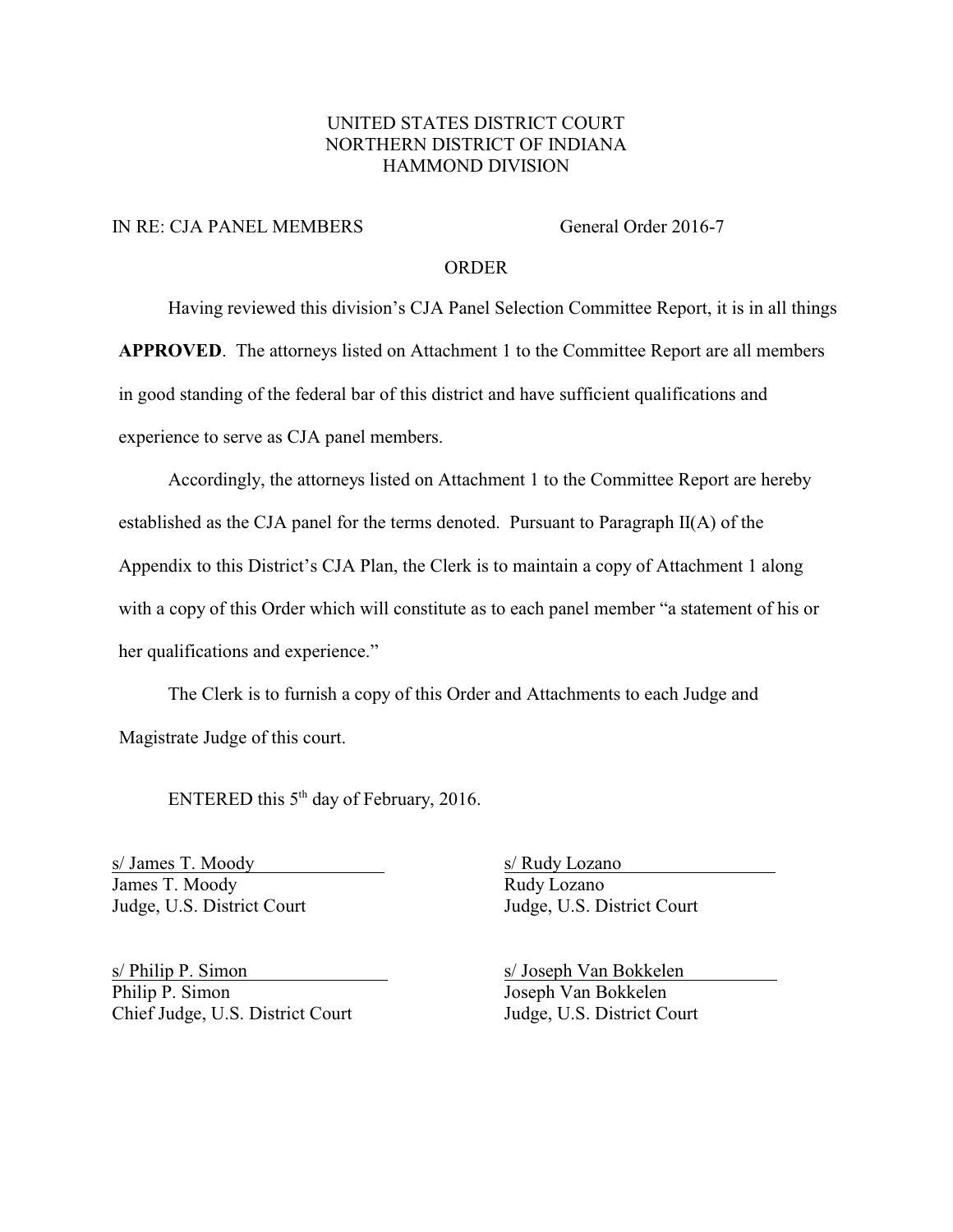### **Attachment 1**

### **Michael W. Bosch (2016) Adam Tavitas (2016)**

Highland, Indiana 46322 Merrillville, IN 46410 219-972-3030 219-796-9220 Fax 219-838-1909 Fax 219-791-4379 mbosch@netnitco.net Adtavitas@aol.com

## **Arlington J. Foley, Sr. (2017) James N. Thiros (2017)** 1942 N. Main Street 200 E. 90<sup>th</sup> Drive.

1942 N. Main Street Crown Point, IN 46307 Merrillville, IN 46410 219-661-1200 219-769-1600 Fax 219-661-1205 Fax 219-738-3769 arlingtonfoley@att.net Jim@thiros.com

## **Visvaldis P. Kupsis (2018) Claudia Traficante (2016)**

1158 West Lincolnway, Ste. 1C Valparaiso, IN 46385 Portage, IN 46368 219-465-6240 219-762-6615 Fax 219-764-3625 Fax 219-763-6229 vpkupsis@hotmail.com citlaw@aol.com

1946 N. Main Street 4605 Thornburg Drive East Crown Point, IN 46307 Valparaiso, IN 46383 219-663-1900 219-465-7865 Fax 219-663-1908 Fax 219-465-7897 criminallaw@johnmaksimovich.com David.vandercoy@valpo.edu

9219 Broadway 9223 Broadway, Ste. A Merrillville, IN 46410 Merrillville, IN 46410 219-769-6969 219-736-9990 Fax 219-769-3875 Fax 219-736-9991

### **Stephen E. Scheele (2018) Jeff Schlesinger (2018)**

Highland, IN 46322 Merrillville, IN 46410 219-838-9200 219-736-5555 Fax 219-972-7110 Fax 866-828-7739 ses@gk4law.com pjeffslaw@aol.com

8320 Kennedy Avenue 9120 Conneticut, Ste. G

### **John Maksimovich (2016) David E. Vandercoy (2017)**

### **Mark A. Psimos (2018) R. Brian Woodward (2016)**

psimoslaw@airbaud.net rbwodward@wbbklaw.com

9013 Indianapolis Blvd. 8396 Mississippi St., Ste. G